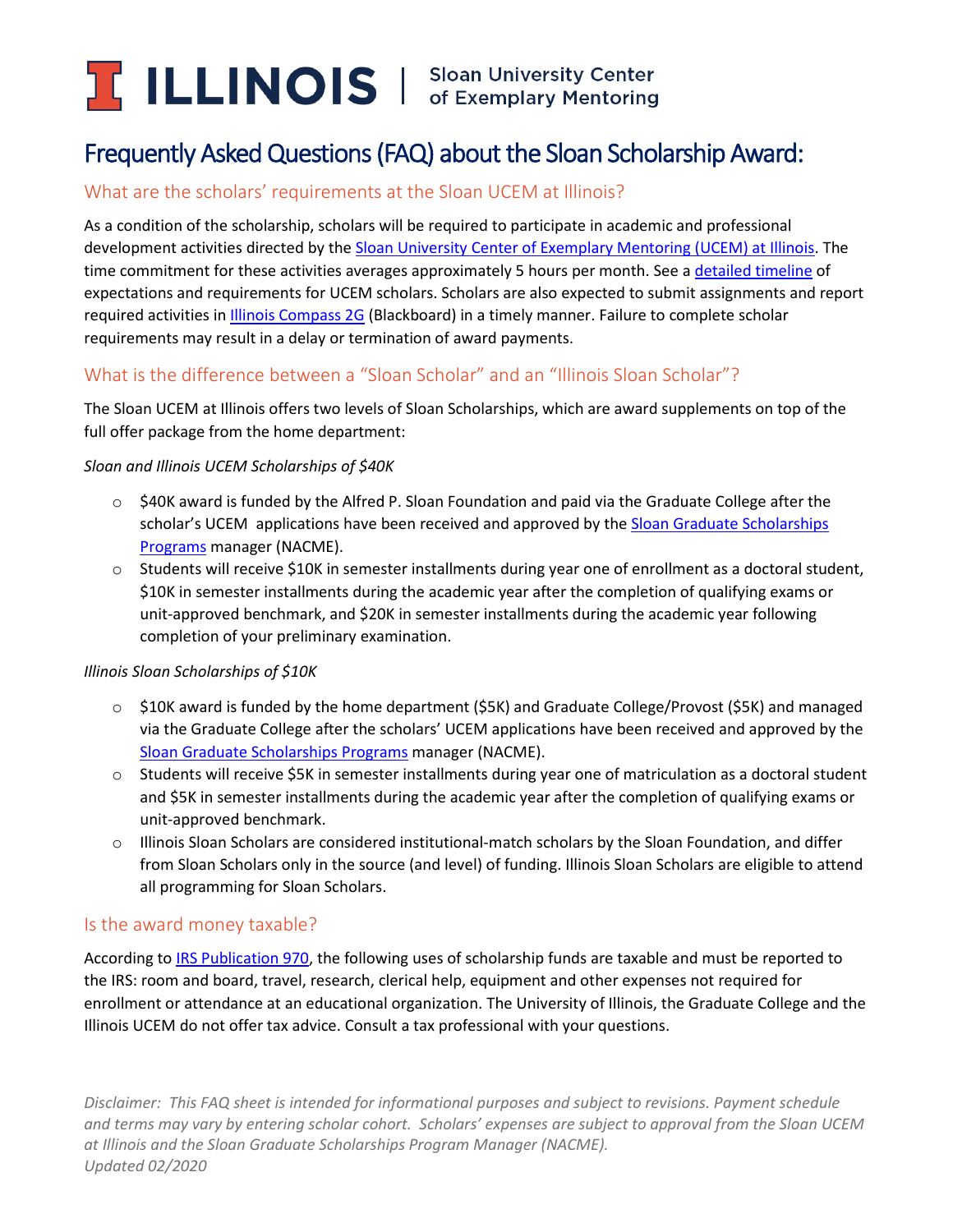

#### How can the Sloan funds be used?

All Sloan Scholars and Illinois Sloan Scholars will work with their mentors to decide how best to use funds in their academic and professional development.

#### *Sloan and Illinois UCEM Scholarships of \$40K*

- $\circ$  \$10K of the \$40K must be used for professional travel to national and international conferences and laboratories of collaborators or mentors, conference registration costs, and conference lodging and meals. An audit of professional travel fund usage will be conducted before disbursement of benchmark #2 payments. Unused professional travel funds remaining after benchmark #2 will be held in reserve for use until PhD completion.
- o The remaining \$30K can used for academic development and be taken as a stipend, in addition to the institution's funding package. Allowable expenses include living/child care expenses, including during the summers, insurance, transportation, computer equipment, supplies and software, books/journals, graduation expenses, dissertation publication costs, direct research costs including lab supplies and equipment. Any equipment and software purchased remains the property of the scholar, and does not belong to the institution.
- $\circ$  Sloan Scholars are required to submit multi-year spending plans and an annual expense reports to the Foundation, which have been pre-approved by the Illinois UCEM office.

#### *Illinois Sloan Scholarships of \$10K*

- $\circ$  \$10K funds can be used for academic and professional development and other expenses that will aid in degree completion. Allowable expenses include professional travel to national and international conferences and laboratories of collaborators or mentors, conference registration costs, conference lodging and meals, computer equipment, supplies and software, books/journals, graduation expenses, dissertation publication costs, direct research costs including lab supplies and equipment. Any equipment and software purchased remains the property of the scholar, and does not belong to the institution.
- o The Illinois Sloan Scholarship funds may not be used for living expenses.
- o All funds should not be spent in the first year the student may spread out expenses throughout his/her graduate study.
- $\circ$  All expenses must be approved by the Illinois UCEM office. Scholars are required to submit annual expense reports to the Foundation.

#### How does the scholar manage Sloan funds?

In general, scholars will receive their award directly and are expected to self-manage their funds (a significant responsibility). Yes, there will be fluctuations in payments depending on award distribution stage. Students will need to anticipate that reduction and keep their expenditures within their income.

During orientation, Sloan Scholars are advised to set up a separate checking or linked savings account (distinct from their regular checking account) to manage the funds. Note that Sloan payments will appear as a different source than the department assistantship payments.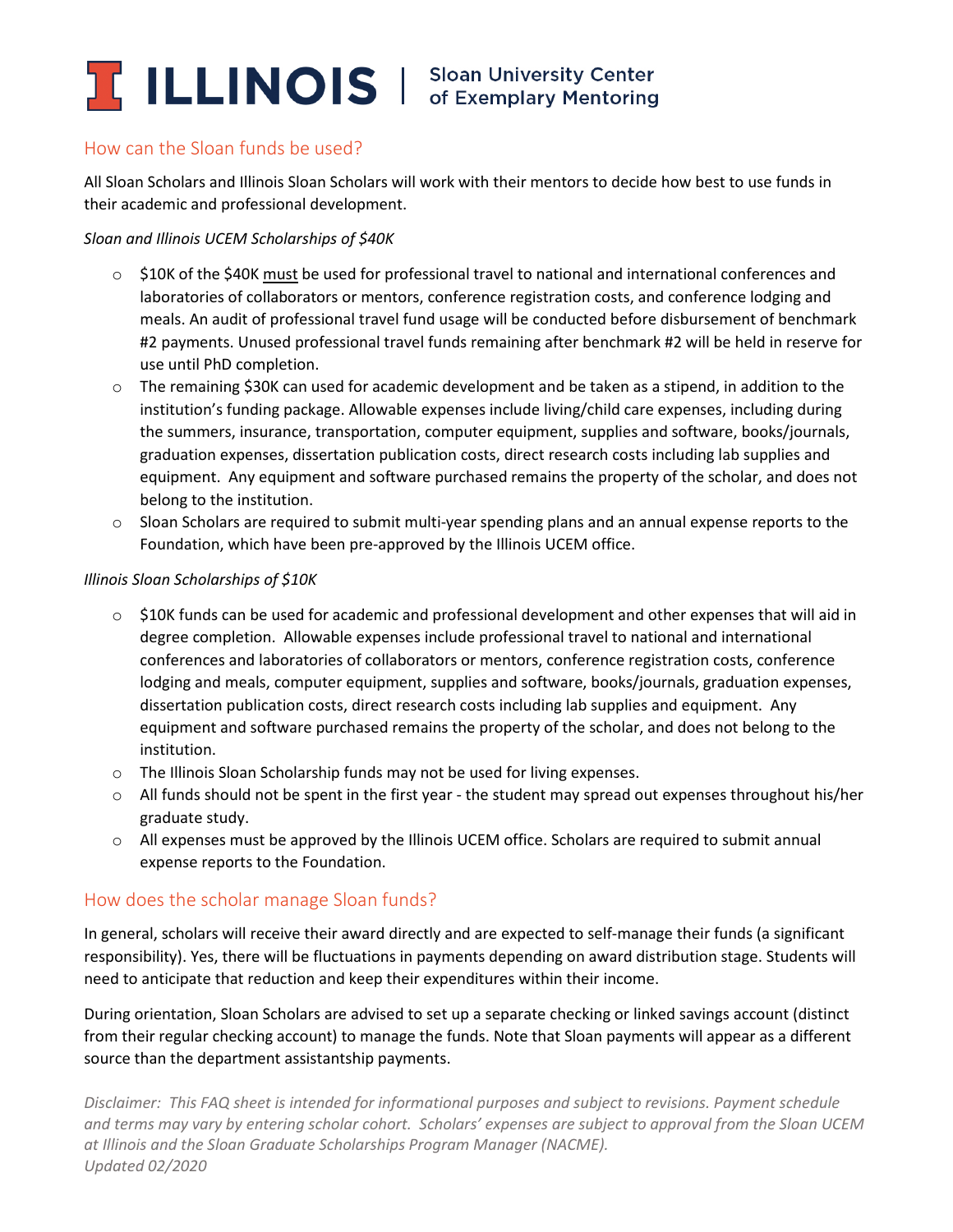## **ILLINOIS** Sloan University Center

Each scholar should meet and discuss with his/her faculty advisor and/or UCEM Director to plan carefully a budget for the duration of the scholar's degree program. Use of the Sloan funds should take into account the institutional sources of support and the student's prospects for other competitive fellowships. The budget should include cost projections for attending professional development conferences towards the end of their degree.

Once a budget has been developed, Sloan Scholars must complete th[e Multi-Year Spending Plan form,](http://sloanphds.org/media/pdfs/UCEMSpendingPlan.pdf) obtain the UCEM Director's signature, and submit to the Illinois UCEM, which will maintain these records on behalf of the Sloan Graduate Scholarships Program Manager (NACME).

Scholars are required to submit an expenditure report to the Illinois UCEM office by *June 15* of each academic year. The expenditure report will enable the Illinois UCEM to track and report to the Sloan Foundation how the scholarship award was used, by expense type.

## Can Sloan funds be used to reduce a Sloan Scholar's teaching load?

When nominating a Sloan Scholar, the academic department agrees to provide support for the duration of the program, provided the student is making satisfactory academic progress toward the degree. Departmental support may take the form of a waiver-generating fellowship, assistantship, or both. The customary stipend level for departmental awards varies from field to field.

For example, the department may offer a standard stipend package including a 50% FTE teaching assistantship per semester. Pending approval from the scholar's department, UCEM program, Graduate College and NACME, the scholar (40K awardee) may choose to reduce his or her teaching assistantship from 50% FTE to 25% FTE for one or two semesters , which would result in reduction of pay from the teaching assistantship. The Sloan Scholar must have accumulated or anticipate sufficient funds from Sloan payments to cover the shortfall due to the reduced stipend level. Note: A department or faculty member cannot reduce the standard stipend package after the Sloan scholarship has been offered nor require a scholar to reduce his or her teaching assistantship. A Sloan Scholar choosing to apply funds to reduce his or her teaching load to 25% FTE in a subsequent semester must obtain advanced approval from their home department and the UCEM office. Please note this teaching load reduction scenario is purely optional, must be initiated by the scholar and will be considered on a case-bycase basis. Students are still subject to departmental teaching requirements for graduate students, if any.

## What if a scholar decides to transfer disciplines, withdraw from the doctoral program, or move to another institution?

In the event that a scholar decides to switch disciplines, s/he must report this decision to the UCEM Program Director and to NACME. A decision to transfer majors or disciplines outside of the approved disciplines for the UCEM program may result in the cancellation of the award. UCEM Scholars, who transfer to another institution or withdraw from the doctoral program, are not eligible for scholarship payments and forfeit the award and any remaining balance thereof, and their outstanding balances will be cancelled. Unexpended Sloan Scholar funds revert to the Alfred P. Sloan Foundation.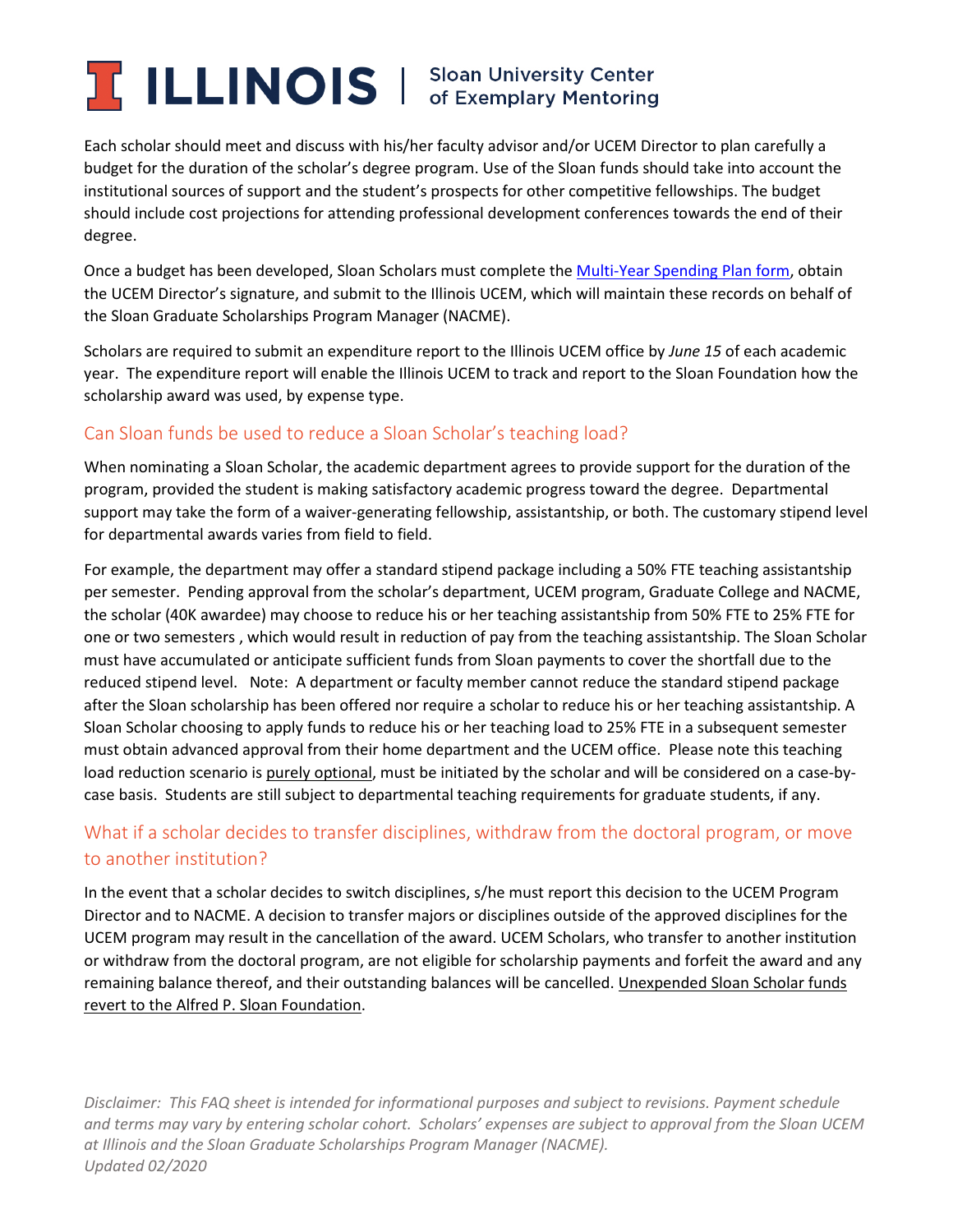## **ILLINOIS** Sloan University Center

## How are the Sloan Scholars and Illinois Sloan Scholars affiliated with the Sloan Foundation?

Sloan UCEM Scholars must submit their UCEM application to the UCEM Program Office and to NACME. Upon final approval by the Sloan Foundation, all UCEM scholars are officially registered as "Sloan Scholars". The Sloan Foundation tracks the career development of all its scholars.

Sloan UCEM Scholars are also required to submit expenditure plans, academic progress reports each semester, and annual expense reports to the Illinois UCEM Office and NACME. Upon graduation, Sloan Scholars are required to submit th[e Graduate Contact sheet,](http://sloanphds.org/media/pdfs/MPHDGraduateContactSheet.pdf) informing the Sloan Foundation of their updated contact information and post-graduation plans.

Sloan money will be transferred by NACME to the UIUC Graduate College for managing payment to scholars. The payment plan in the Sloan grant, approved by NACME, is to distribute 25% of the 40K in the first year, then 25% after benchmark 1 and 50% after benchmark 2.

## Can a Sloan UCEM Scholar transition to graduate school over the summer?

The Illinois UCEM strongly encourages incoming scholars to apply to and participate at th[e Summer Predoctoral](http://www.grad.illinois.edu/spi)  [Institute \(SPI\)](http://www.grad.illinois.edu/spi). The SPI provides incoming graduate students from U.S. populations underrepresented at Illinois with an early introduction to graduate study and an opportunity to work with a summer research advisor in their department. SPI will assist participants in becoming socialized into the departmental culture, as well as afford them an opportunity to prepare for the rigors of their graduate program. **Submit your application by April 15, 2020**. Sloan departments and units are expected to support a student's SPI application, should the admitted student choose to participate.

## What are other benefits of being a Sloan UCEM Scholar?

All Sloan UCEM Scholars are eligible to attend the annual [Institute on Teaching and Mentoring,](http://www.instituteonteachingandmentoring.org/) a four-day conference that has become the largest gathering of minority doctoral scholars in the country. Attendance at the Institute is sponsored by a separate grant from the Alfred P. Sloan Foundation to the Institute's sponsor. Scholars are guaranteed support to attend the Institute twice over the course of their graduate school career. Funds may be available to support attendance in addition to the guarantee of support for two years.

The purpose of the Institute is to provide scholars with the skills necessary to succeed in graduate study and to prepare them for success as faculty members at colleges and universities. In addition, the Institute provides scholars and their faculty mentors with opportunities to share knowledge about research and academia, to meet other scholars and faculty from throughout the country, and to link to a larger community of scholars and faculty in various academic fields. Programming is divided, in part, into tracks for students at varying periods, i.e., upon enrolling, near qualifying exams, at the dissertation stage, and at the early post-graduate stage.

#### How to cite the Sloan Award?

Sloan UCEM Scholars (Sloan Scholars and institutional-match scholars) are encouraged to include this scholarship in any list of the honors and awards earned. The scholar may cite the Sloan award in his/her biography or curriculum vitae, and on any personal social media page, as "Sloan Scholar, Alfred P. Sloan Foundation's Minority Ph.D. (MPHD) Program, awarded in (Year of Award)".